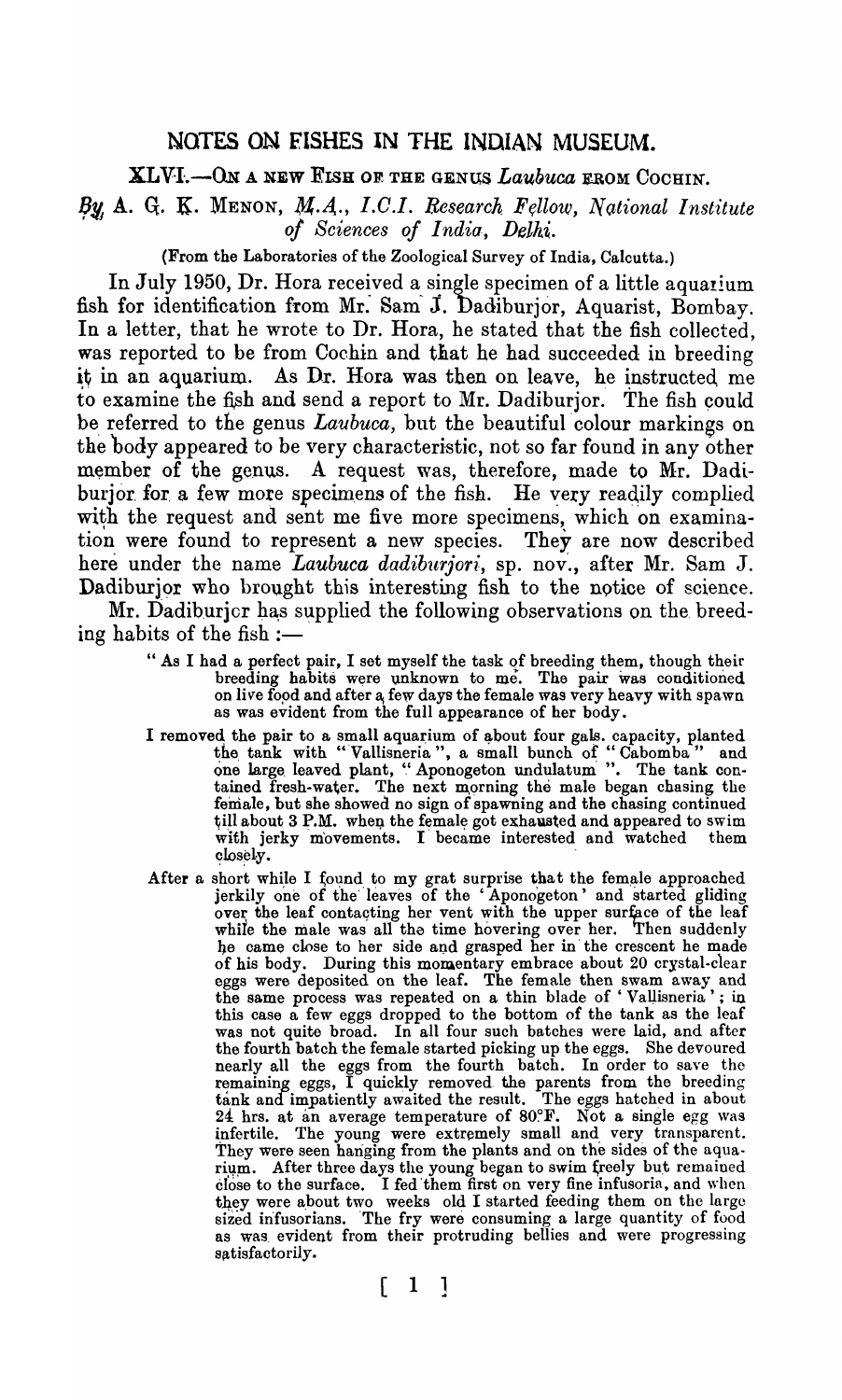I had taken two more spawnings from the same pair and they spawned in like manner in aquariums of the same capacity. The interval between the two spawnings was about 5 days. From this I think they are frequent breeders. One peculiarity  $\tilde{I}$  noticed was that this fish always spawned towards evening and not in the morning hours as do many other species.'

# Laubuca dadidurjori, sp. nov.

D. 2/7., A. 3/11., P. 1/7., V. 1/5., C. 19 ; L. 1.30-34; L. tr. 7.

In *Laubuca dadiburior* the dorsal profile rises gently from the tip of the snout to the origin of the dorsal fin beyond which it slopes down to the base of caudal fin. The ventral profile is bow-shaped. The body is greatly compressed from side to side with a sharply cutting abdominal edge. The length of the head is somewhat shorter in the male than in the female ; its length is contained from 3·4 to 4 times in the standard length. The greatest width of the head is contained from 1·7 to 2 times and its height at occiput 1·5 times in its length. The eyes are large dorso-Iateral in position and visible 'from the ventral surface. The diameter of the eye is greater than the length of the snout and considerably smaller than the inter-orbital width; it is contained from 3 to 3·5. times in the length of the head. The eyes are situated entirely in the anterior half of the head. The inter-orbital space is almost flat or slightly convex. The mouth is directed obliquely upwards. Barbels are absent. The depth of the body is somewhat shorter than the length of the head in the female and is almost equal in the male ; it is contained  $4·1$  to  $4·4$  times in the standard length. The body is covered with firmly adherent scales; those on the dorsal surface are fairly conspicuous, but those on the lower half of the fish are hardly distinguishable. There are 30 to 34 scales in a longitudinal series and 7 rows in a transverse series. There are 16 'to 18 pre-dorsal scales. The lateral line pierces only 8 anterior scales and is totally absent in the posterior region.

The dorsal fin commences in the posterior third of the body without the caudal and its origin is opposite to the 4th branched ray of the anal fin; it contains  $2$  spines and  $7$  branched rays. The pectoral fin is long and pointed ; it is much longer than the length of the head and extends beyond the base of the pelvic fin. The pelvic fin is considerably shorter; it does not extend to the anal opening which is situated just anterior to the anal fin. The base of the anal fin is considerably longer than that of the dorsal ; it contains 3 spines and 11 branched rays. The depth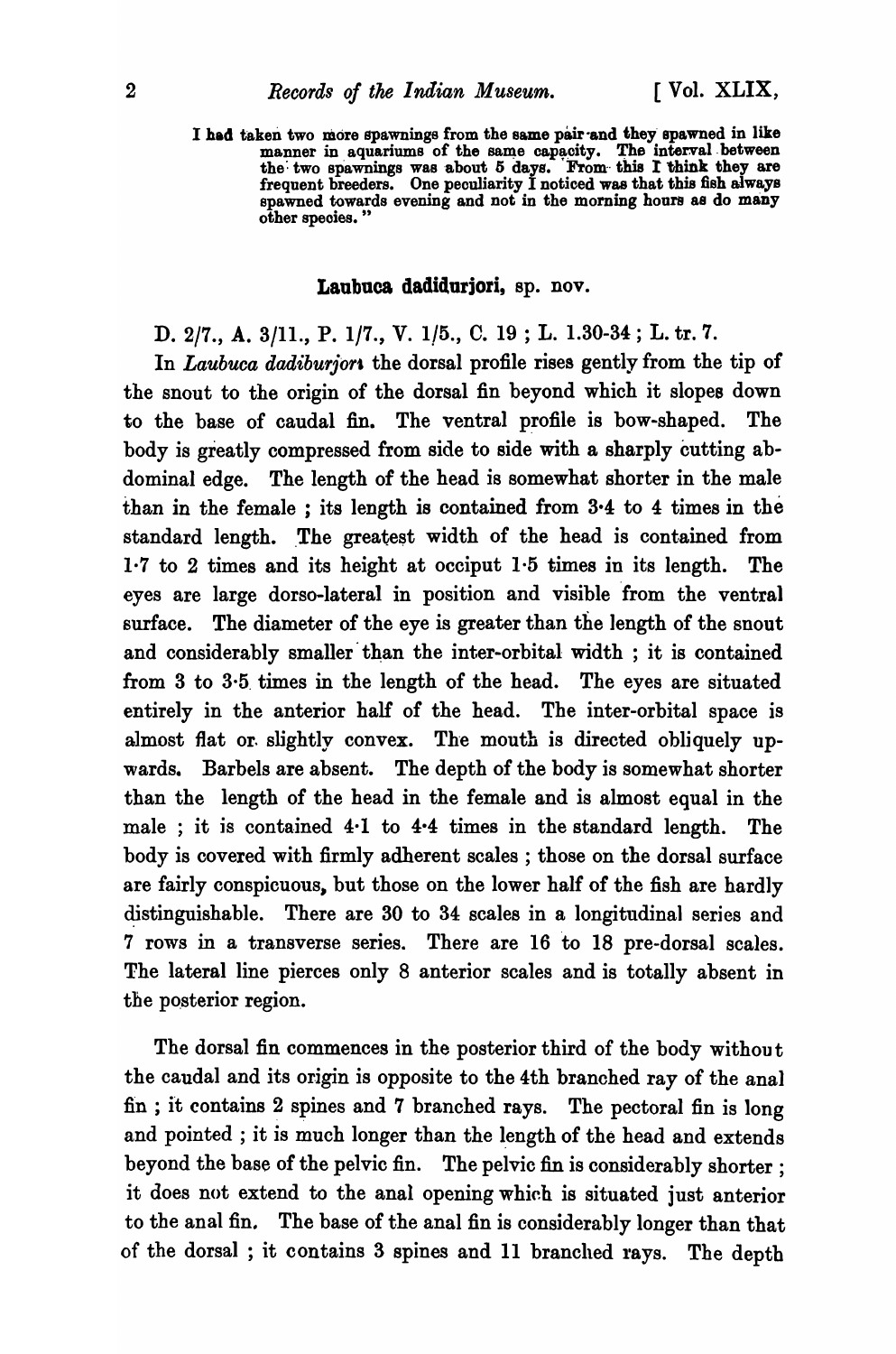## 1951.] Menon, A. G. K. On a new Species of Laubuca from Cochin. 3

of the caudal peduncle is about 2.3 times in its length. The caudal :fin is longer than the head; 'it is deeply furcate with lobes of almost equal length.



TEXT-FIG. 1.--Lateral view of three specimens of *Laubuca dadiburjori sp. nov.* showing variations in the markings on the body.

 $a. A$  juvenile specimen of 16 mm. in length without caudal  $\times 4$ ; *b.* A mature male specimen of  $24.5$  mm. in length without caudal  $\times$  4;  $c$ . A mature female specimen of 27 mm. in length without caudal  $\times$  4.

In spirit specimens there is a lateral black band along the middle of the body extending from the angle of the opercles to the base of the caudal with three distinct black dots on it in the male specimens and four in the female. In younger specimens the number of black dots on the lateral band vary from four to six. There is also a black band along the dorsum from the occiput to the base of the dorsal fin. Fins are without any colour markings.

Mr. Dadiburjor observed that in life the lateral band is steel blue in colour and that there is, in addition, a golden stripo above the blue band.

*Types.*—F. 
$$
\frac{541}{2}
$$
, Male, *Holotype*; F.  $\frac{542}{2}$ , One Fennale and four

Juvenile *Paratypes* ; Zoological Survey of India, *Calcutta.*